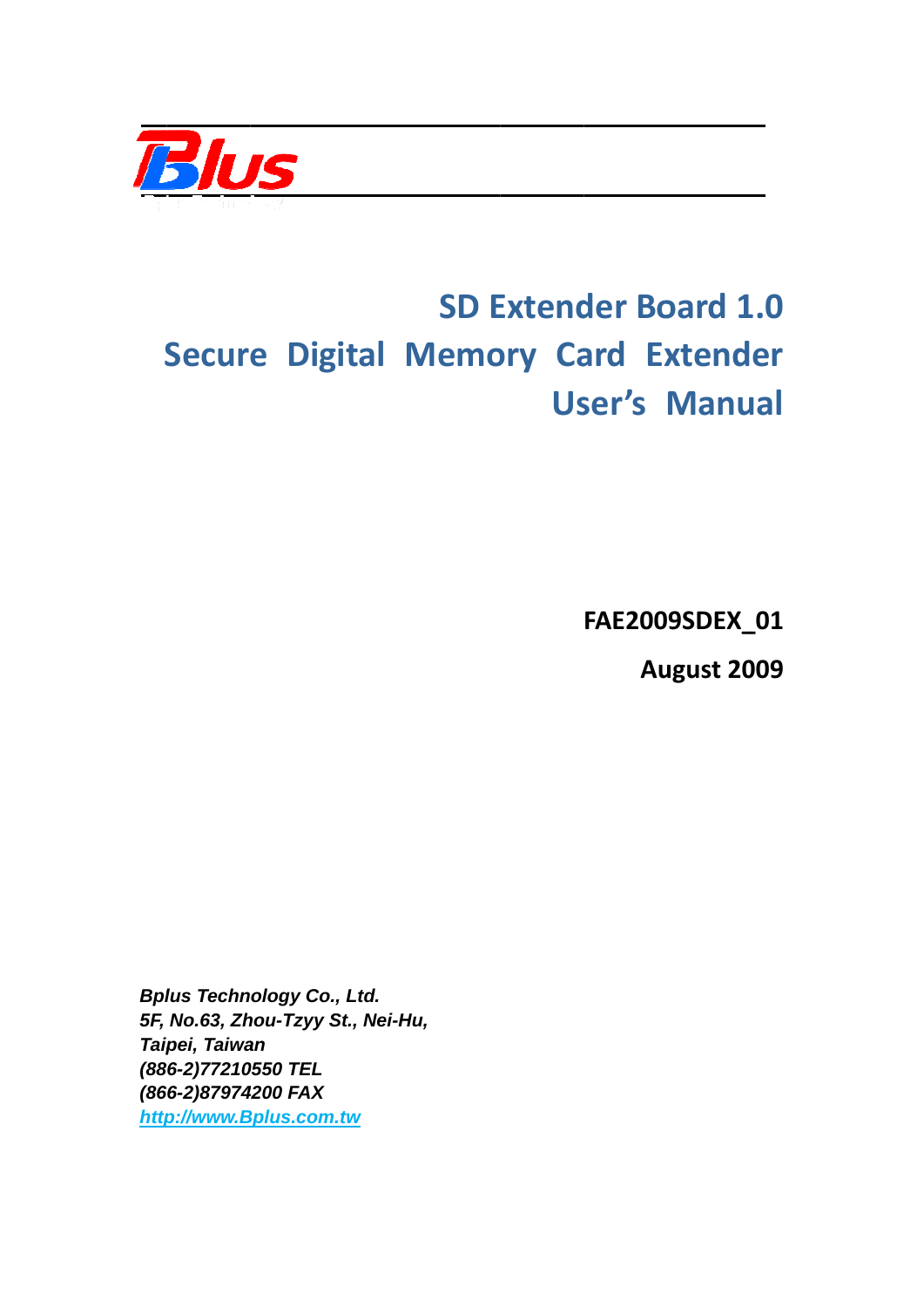#### *1.0 Introduction*

Aeneas Electronics' SD Extender board 1.0 is a debug and signal detection tool for Secure Digital Memory Card.

The SD extender 1.0 is designed to minimize the signal degradation effects of the extender by proven design techniques. Separate Vcc and GND plane provide a low inductance path to the host's power supply.

The SD extender has the function of over-current protection with PTC fuse. A clearly marked jumper header allows probing of all signal pins. It's also a powerful tool for engineers, or use for factory test protection.

- Test connector for all of signal and power pins
- Any signal can be isolated with jumper block
- Power and ground can be isolated for power measurements
- LED indicates power status
- Adds dumping resisters for all of signals
- Vcc bypassed for clean power
- Supports both Secure Digital Memory Cards and MMC cards
- High quality connectors for long service life
- **D** Over-current protection with PTC fuse
- Passive adapter unnecessary
- Supports Card Type: MMC & Micro MMC & MMC plus & MMC mobile & RS-MMC & SD & Micro SD & Mini SD & SD HC

# *2.0 Using the SD Extend*

The SD Extender Board 1.0 allows a Secure Digital Memory Card to be extended from the host slot for full access to the all of signal pins.

Signals may be examined with an oscilloscope or analyzer via a test header.



Figure-1 SD Extender Board 1.0(heads)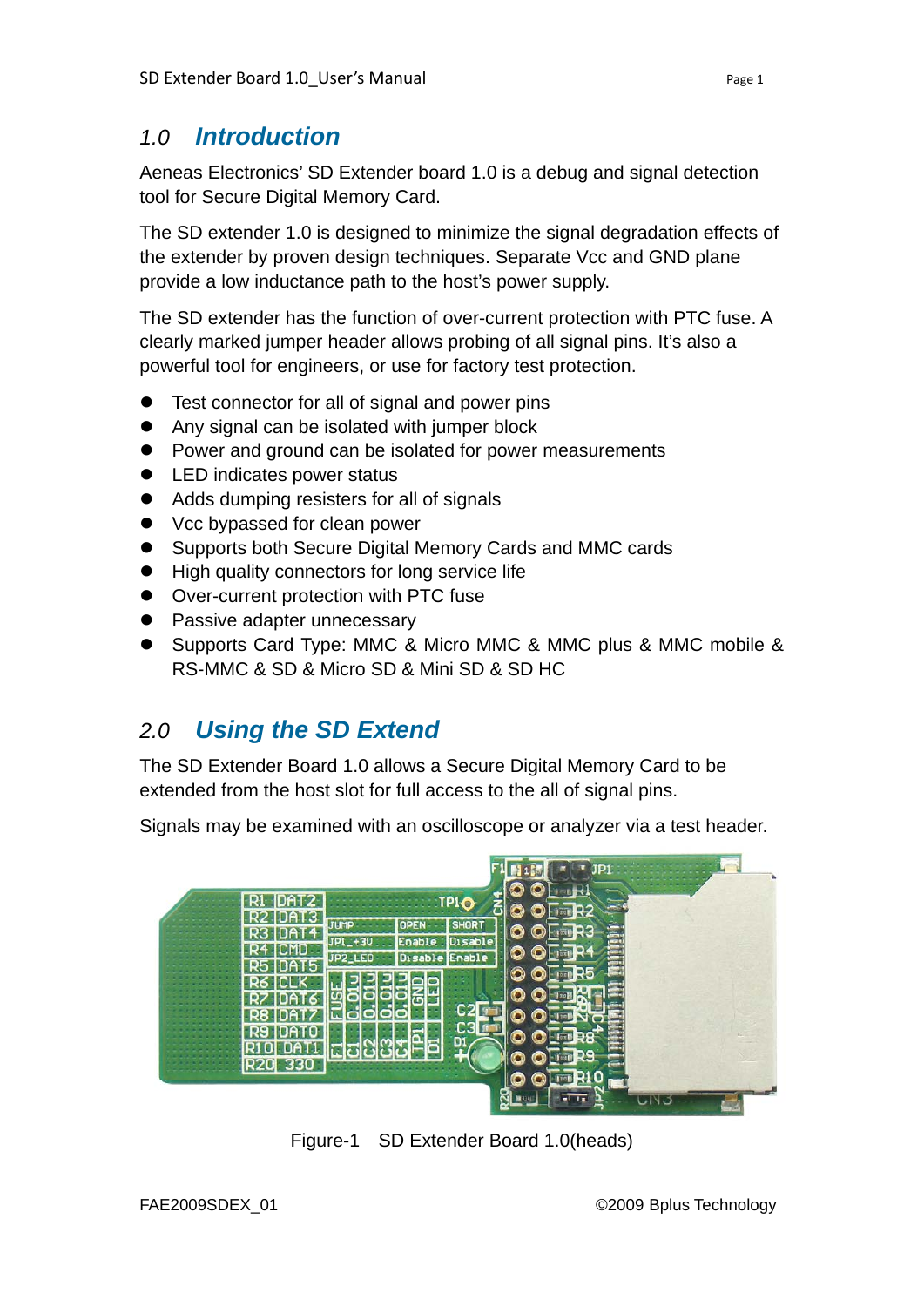

Figure-2 SD Extender Board 1.0(back)

## 2.1 **Using SD Extender Board**

SD Extender Board1.0 is fairly easy to use. The SD Extender is inserted into the host socket with the connector pattern facing down.

*Caution: You should insert, remove the extender and SD card carefully. The SD connector's pins may be broken or bent if improper force is used. Both extender and card should be inserted straight. Care of extender will ensure your long years of trouble free service.* 

## 2.2 **Test points**

All 13 pins of the interface are available to probe through clearly marked resister.

*Note: See the reference table printed on PCB.*

#### 2.3 **Over-current protection**

With a PTC fuse, the extender has the over-current protection function. The function is available when headerJP1 keeps 'OPEN' status.

#### 2.4 **Power Indicator**

The LED may indicate the status of the host socket's VDD. When the header JP2 keeps 'SHORT' status, the PWR LED is on.

*Note: The LED does not provide the accurate measurement of VDD. Use a voltmeter to determine the actual operating voltage.*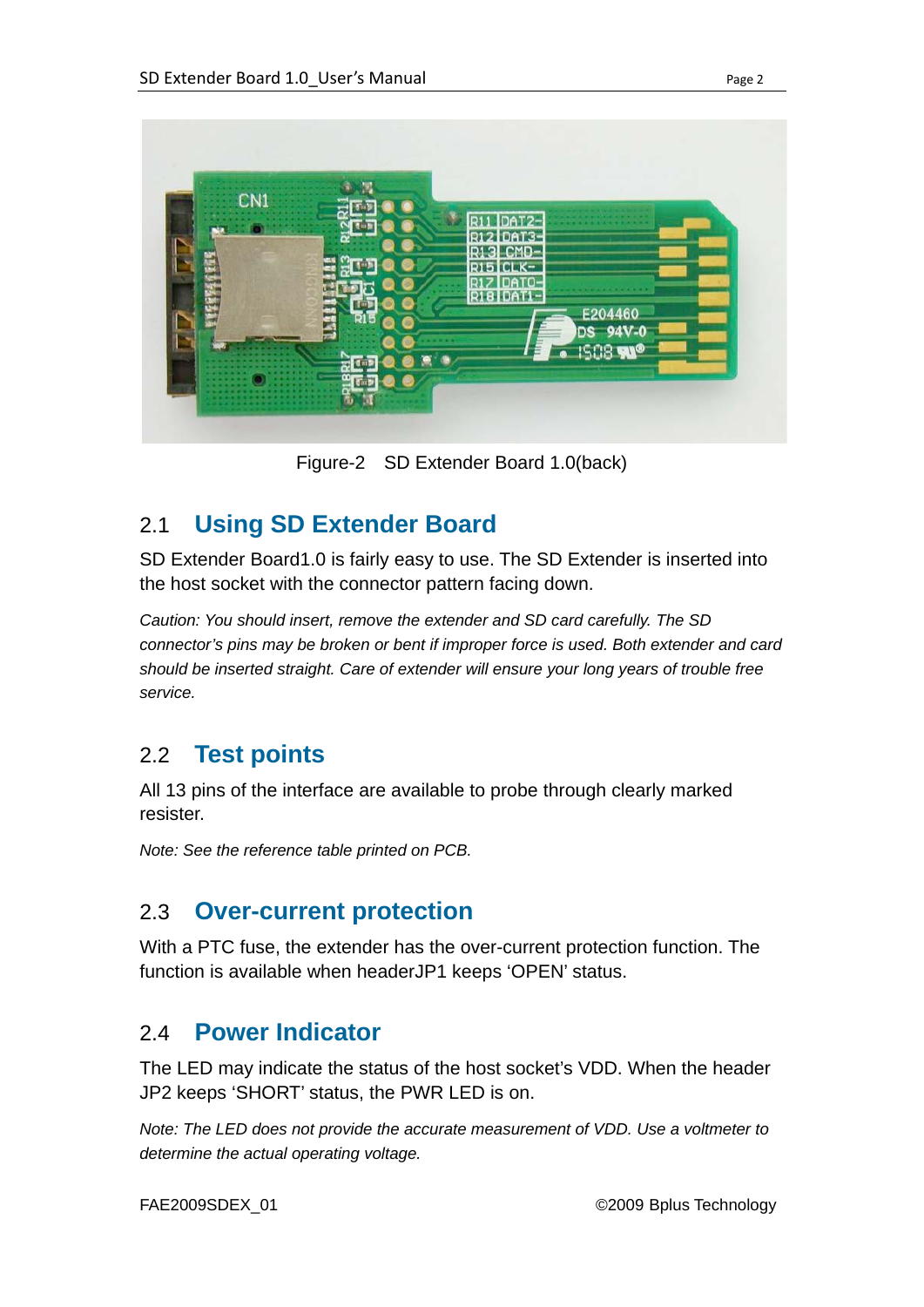#### 2.5 **Current Measurements**

When header JP2 keeps 'OPEN' status, ampere meter may be inserted into test circuit in series.

*Caution: To ensure that the current measuring device is inserted before turning on power to the host socket. Improper power sequencing may cause a damage latch condition.*

## 2.6 **Jumper Block at JP1**

When shipped from the factory, the header JP1 keeps 'OPEN' status, and JP2 keeps 'SHORT' status. In order to isolate a signal, remove the appropriate jumper block(s).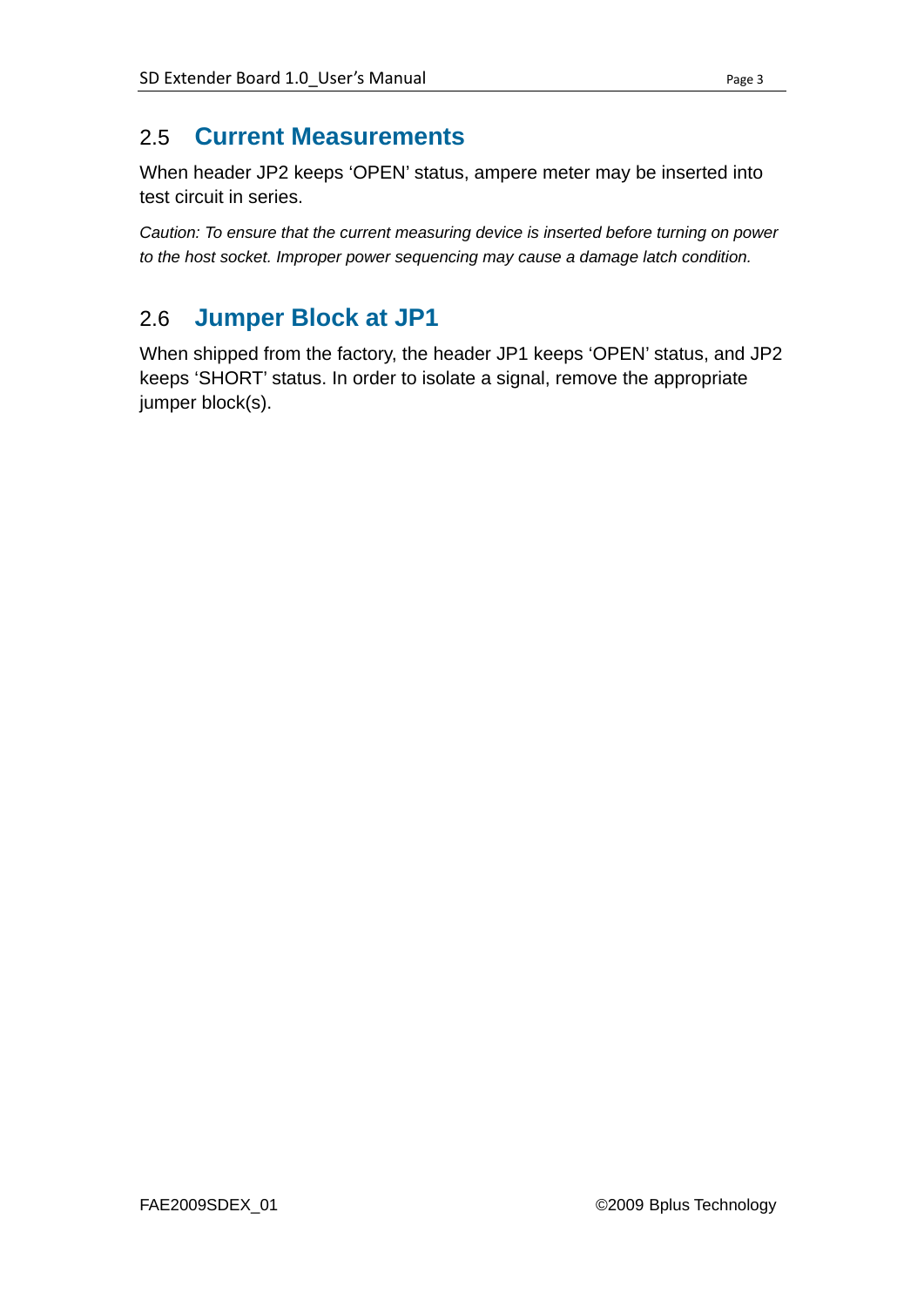# *Appendix*

| <b>SD Conn Pin</b> | Name             | Description                  | JP2 Pin        |
|--------------------|------------------|------------------------------|----------------|
| 1                  | DAT <sub>3</sub> | DAT Bit3                     | $\overline{2}$ |
| $\overline{2}$     | <b>CMD</b>       | Command                      | 4              |
| 3                  | VSS1             | <b>Supply Voltage Ground</b> |                |
| 4                  | VDD              | <b>Supply Voltage</b>        |                |
| 5                  | <b>CLK</b>       | <b>Clock</b>                 | 6              |
| 6                  | VSS <sub>2</sub> | <b>Supply Voltage Ground</b> |                |
| 7                  | DAT <sub>0</sub> | Data Bit 0                   | 9              |
| 8                  | DAT <sub>1</sub> | Data Bit 1                   | 10             |
| 9                  | DAT <sub>2</sub> | Data Bit 2                   | 1              |
| 10                 | DAT4             | Data Bit 4                   | 3              |
| 11                 | DAT <sub>5</sub> | Data Bit 5                   | 5              |
| 12                 | DAT <sub>6</sub> | Data Bit 6                   | 7              |
| 13                 | DAT7             | Data Bit 7                   | 8              |

#### *A. Secure Digital Pin Description*

Table-1 SD Extender Signal Description



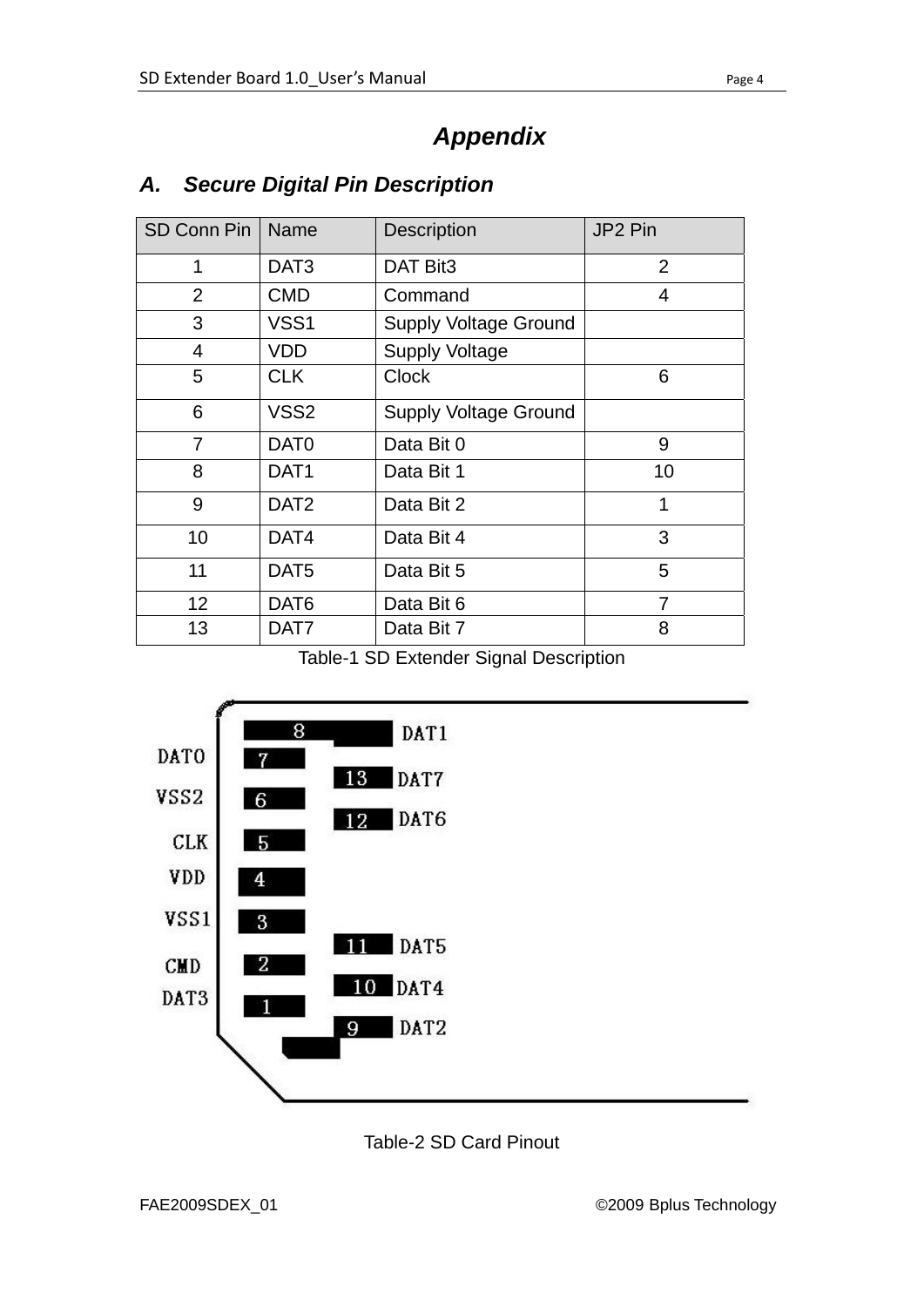

#### *B. SD Extender Board 1.0 Dimension*